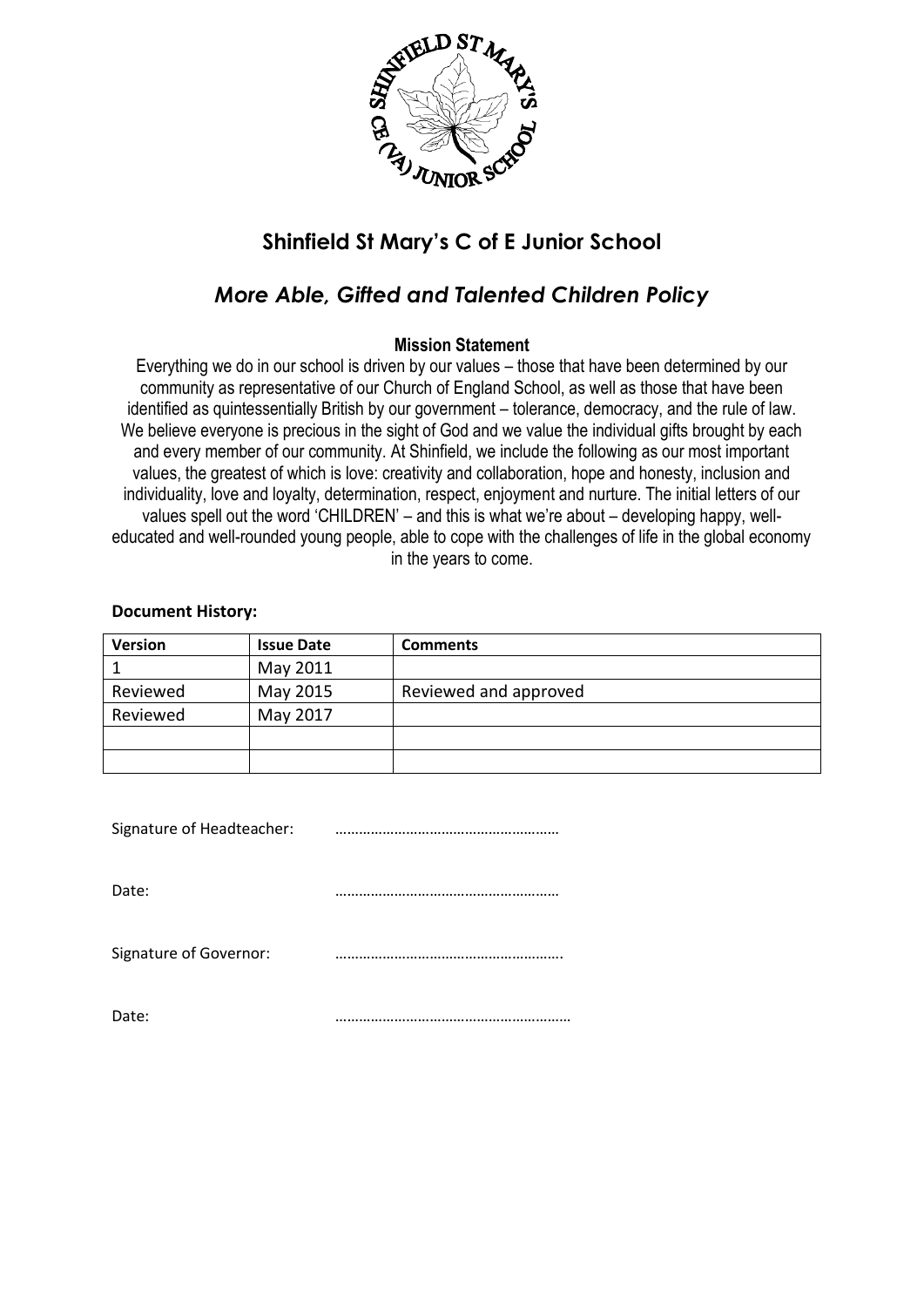

# *More Able, Gifted and Talented Children Policy*

## **Mission Statement and Aims**

As stated in our Mission Statement, we aim to develop each child's potential in all areas. We celebrate children's individual gifts and talents and actively encourage achievements; providing a curriculum that is appropriate to the needs and abilities of all our children. We are committed to providing an environment which encourages all children to maximise their potential.

# **Objectives**

- To identify and encourage more able, gifted and talented pupils using a range of informal and formal strategies
- To identify and address barriers to pupil underachievement
- To provide appropriate methods of assessments, which support the provision of personalised learning for more able and gifted and talented children
- To foster the development of well rounded and balanced individuals both intellectually and socially
- To encourage independent and autonomous learning where children use their own initiative
- To work in partnership with parents, carers and the wider community to promote and support pupil's learning and development
- To provide stimulating learning experiences for all pupils which enrich, broaden and accelerate learning
- To use a variety of teaching methods, ideas, resources and tasks that motivate, challenge and support the learner
- To encourage pupils to reflect upon their own progress in learning and to understand the factors that help them to make progress
- To track, analyse and act upon pupil performance data to ensure all children reach their full potential.

#### **Definition:**

The Department for Children, Schools and Families' definition of Gifted and Talented: (Top 5-10% in school)

**Gifted:** describes students who have the ability to excel academically at a significant level in advance of their peers in all areas of the curriculum or in a limited range. They will show a combination of a number of the following characteristics.

- Highly developed literacy skills
- Logical reasoning ability
- Imagination and creativity
- Ability to link concepts and ideas
- Ability to question ideas and concepts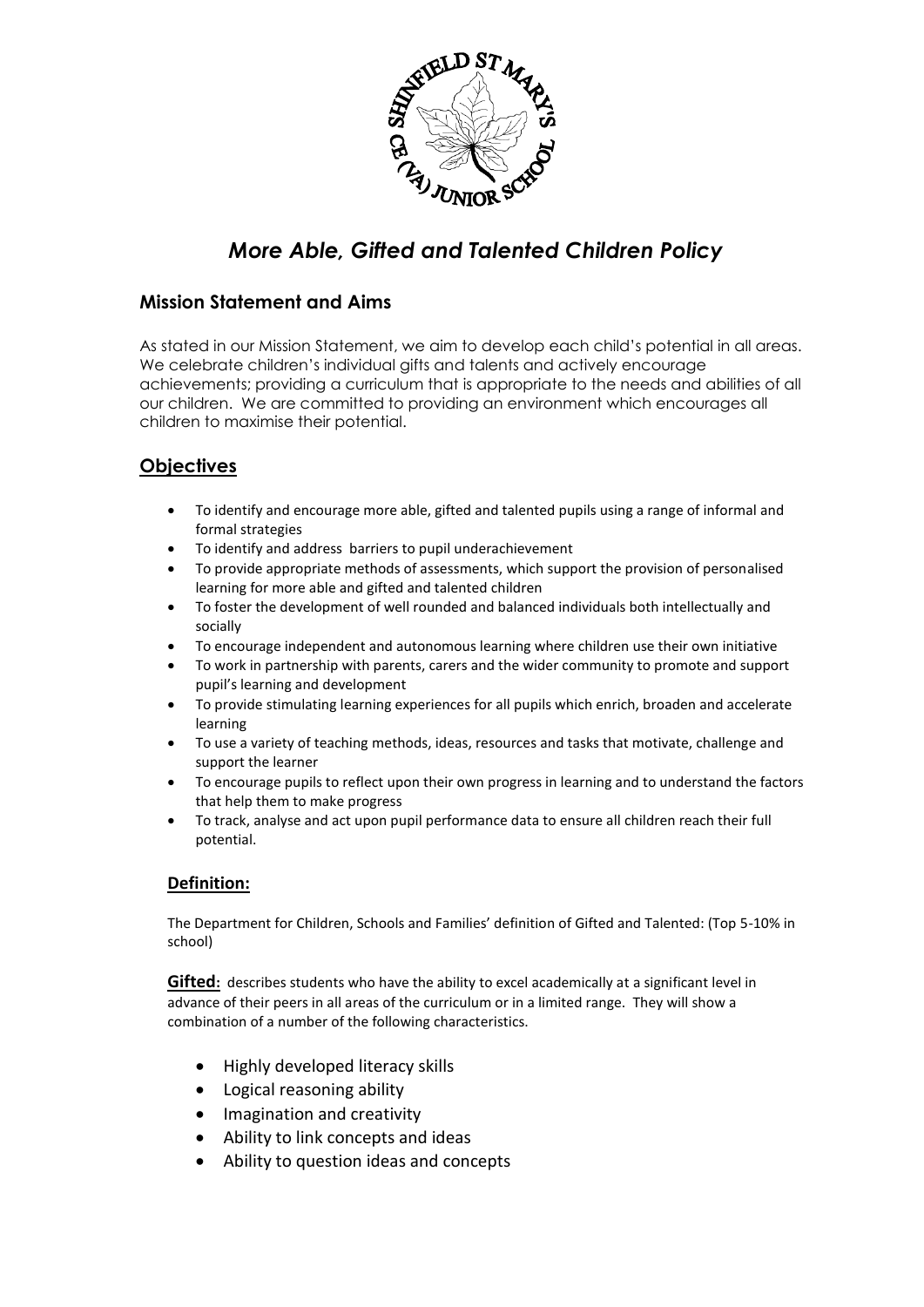- Ability to apply what they know in new contexts
- Wide reading
- Wide general knowledge
- Excellent memory skills
- Humour
- Proficiency at problem solving
- Interpersonal skills
- Intrapersonal skills
- Bodily/kinaesthetic skills
- Rapid assimilation of material
- Focused concentration on specific tasks
- Persistence, determination and high standards
- Musical ability
- Keen observation
- Leaderships qualities
- Intellectual curiosity

**Talented:** describes students who have the ability to excel in practical skills sch as; sport, leaderships, artistic performance. The specifically talented will show the above characteristics in a particular subject area.

### **Identification**

A range of strategies are used to indentify the more able, gifted and talented children in school. These include:-

- Teacher assessment: summative and formative e.g. SATs and optional qca tests, NFER non verbal reasoning tests
- Teacher observation and annotated school work
- Discussion with parents, carers and outside agencies
- Pre-school, Infant school and background knowledge
- Achievements in extra-curricular activities
- Tracking and pupil progress reports

The register of more able, gifted and talented is regularly updated by the SEN Co-ordinator.

#### **Provision**

The school aims to provide:

- An effective learning environment where contributions made by all pupils are recognised, differences are acknowledged and enthusiasm for learning is fostered
- Personalised and appropriate learning, ensuring enrichment, extension, challenge and enjoyment
- Tasks that develop thinking, problem solving and higher order skills taking into account learning g styles
- Learning beyond the classroom within and beyond the school, in the community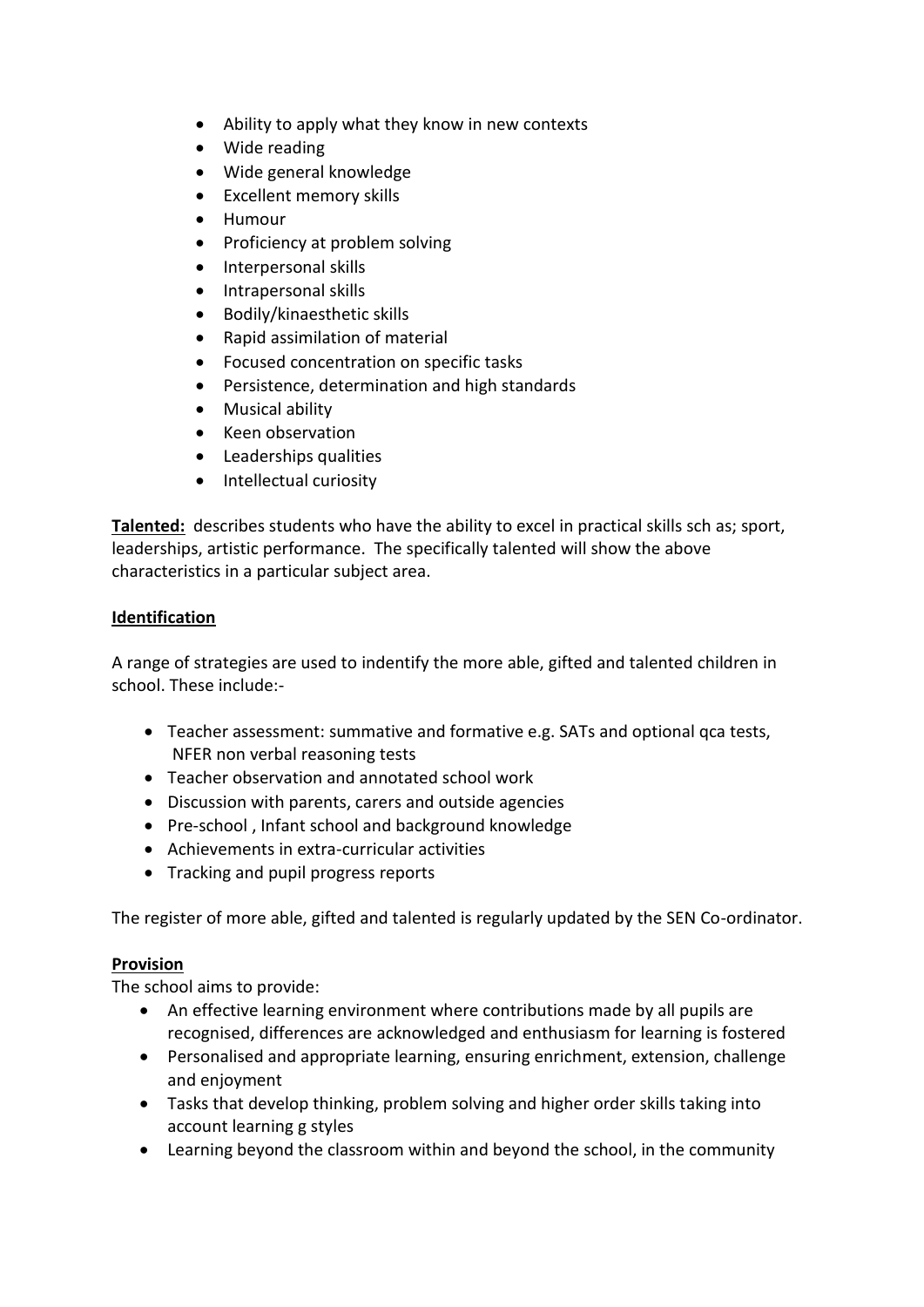## **Monitoring, Co-ordinating, Assessment and Evaluation**

The SEN Leader co-ordinates the provision and practice within the school for more able, gifted and talented children. His/her role includes:

- Ensuring the register is kept up to date
- Liaising with parents, Governors and LEA officers on issues related to more able, gifted and talented children
- Provide advice and support to staff on teaching strategies
- Support staff in the identification of the more able, gifted and talented children
- Regular reviewing the provision and progress made by the more able, gifted and talented children
- Arranging appropriate INSET and other training required for staff

All class teachers are responsible for planning to meet these pupil's needs through appropriately differentiated work, enrichment and extension activities.

Associated Policies

Equal Opportunities

Assessment

Teaching and Learning

SEN

Policy Reviewed May 2017

Review Date May 2019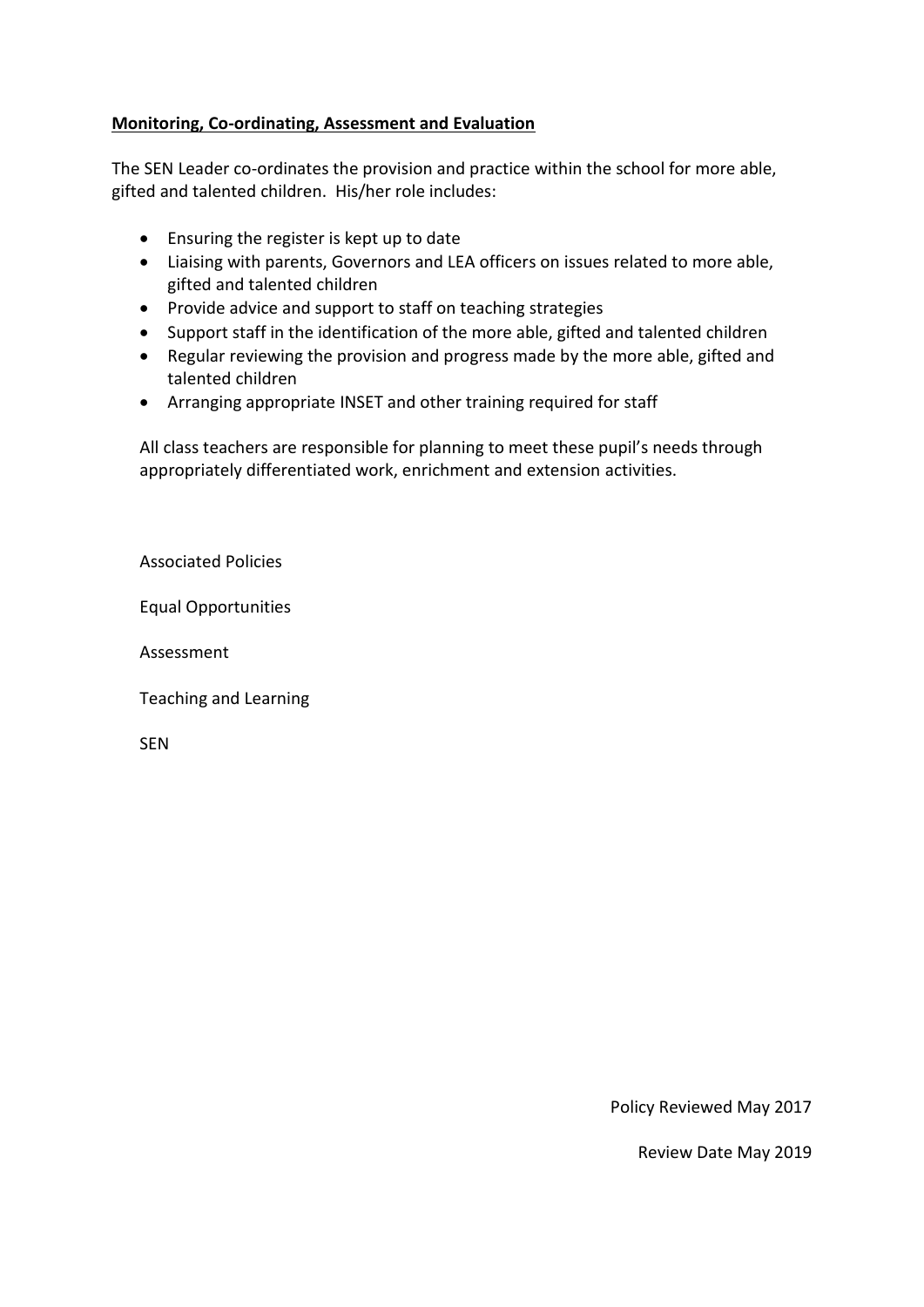

# **Rapid Checklist for Identifying More Able Pupils**

Rapidly – without thinking too much – write on the names of the pupils in your class who spring first to mind as you consider the descriptions below. It is not essential that every description has a name attached to it.

| <b>Description</b>                                                        | <b>Names</b> |
|---------------------------------------------------------------------------|--------------|
| Proactive                                                                 |              |
| Wide general knowledge and contributes<br>wealth of ideas and information |              |
| Artistic talent - sensitive to colour, line,<br>shape and form            |              |
| Intense curiosity                                                         |              |
| Sees relationships                                                        |              |
| Stream and 'why' and 'how' questions                                      |              |
| Feeling for words                                                         |              |
| Shows empathy with other                                                  |              |
|                                                                           |              |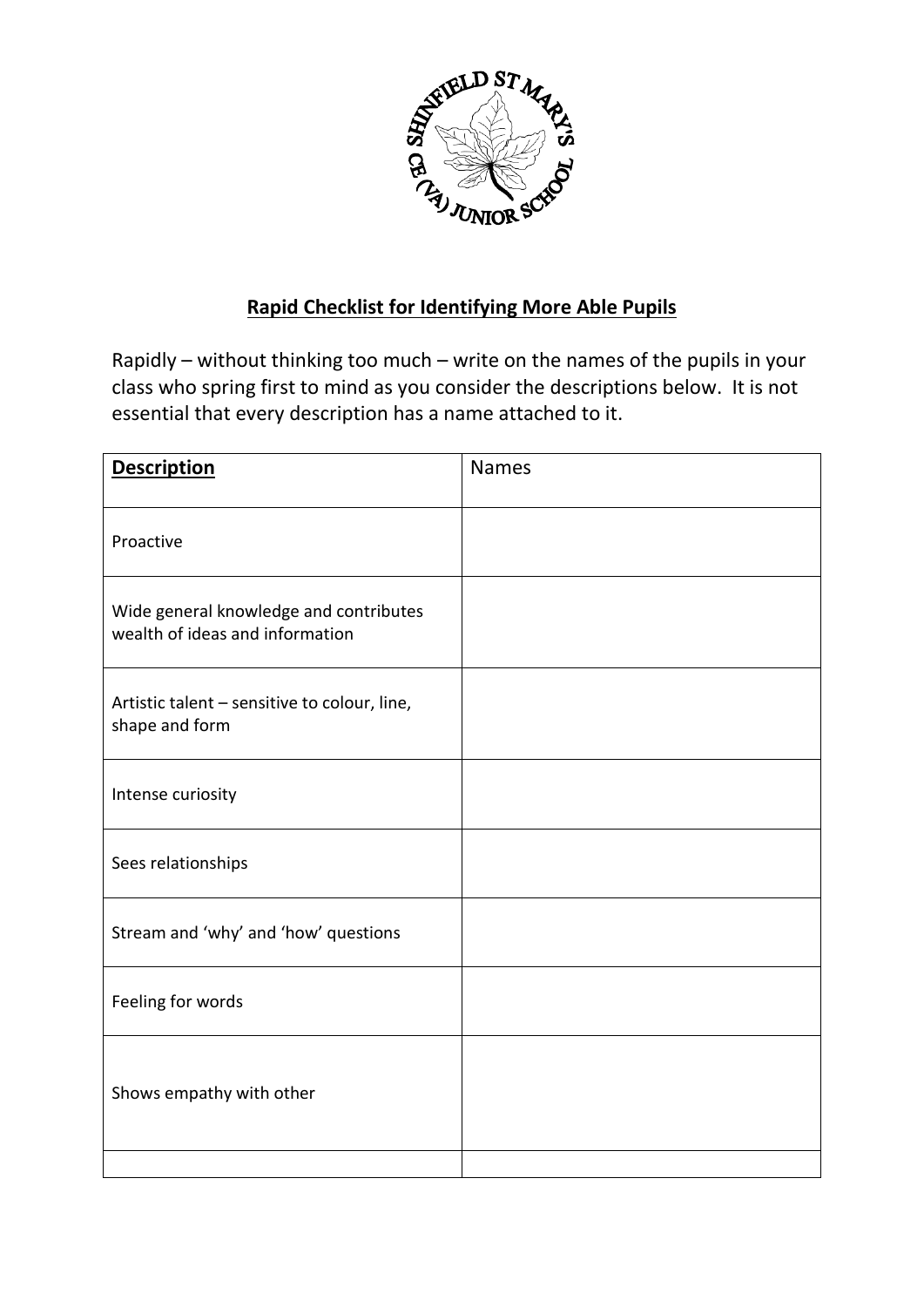| <b>Description</b>                                  | <b>Names</b> |
|-----------------------------------------------------|--------------|
| Bored by repetition                                 |              |
| Instinctive learner - dislikes rote memory<br>tasks |              |
| Outstanding athletic skills                         |              |
| Excellent sense of rhythm                           |              |
| Imaginative tune making                             |              |
| Creative, original thinker                          |              |
| Asks challenging questions                          |              |
| Self-directed                                       |              |
| Uses language confidently and creatively            |              |
| Absorbed in books                                   |              |
| Wide vocabulary                                     |              |
| Speculates, suggests and predicts                   |              |